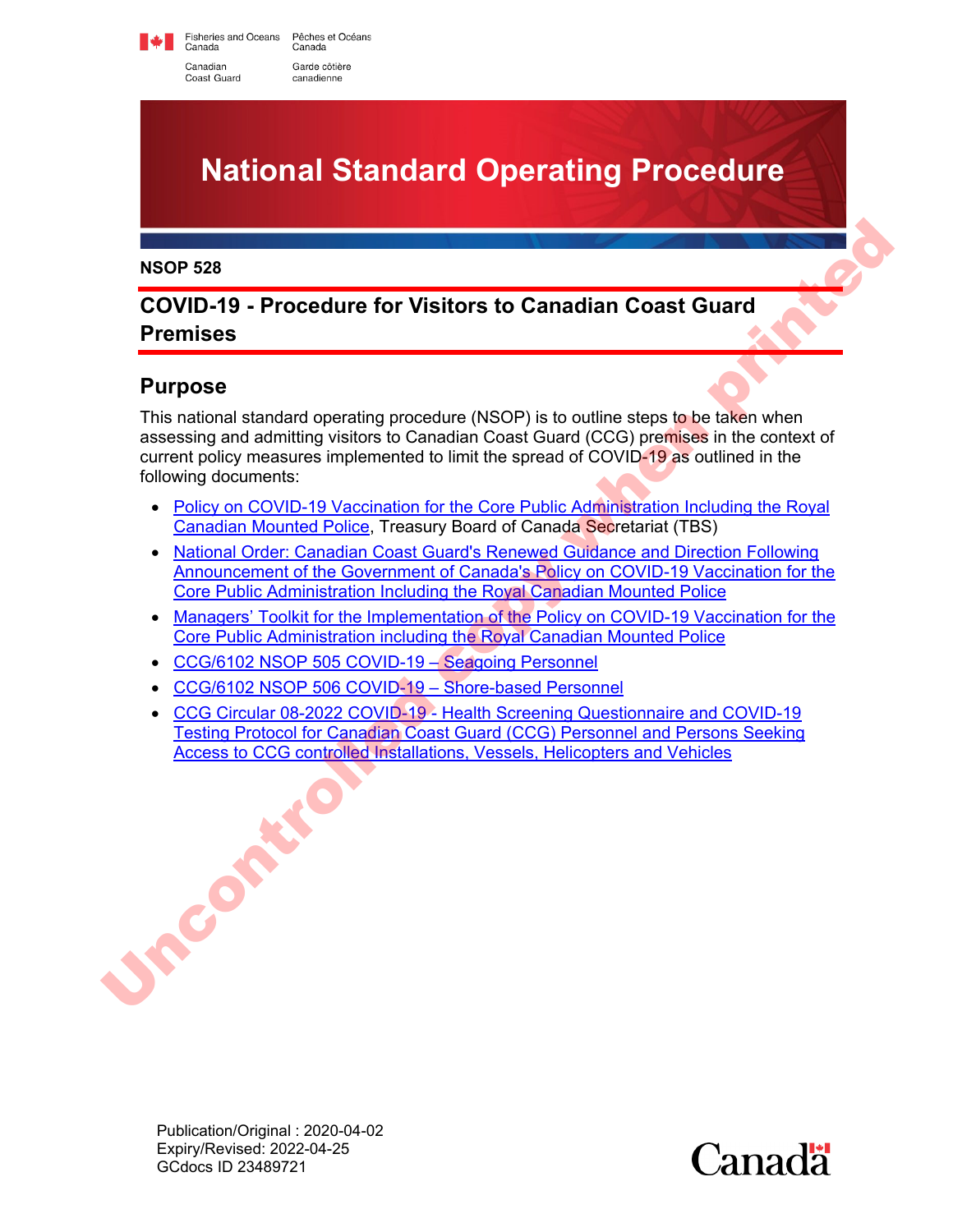### **Definitions**

| <b>Term</b>                       | <b>Definition</b>                                                                                                                                                                                                                                                                                                                                                                                                                                                                                                                                                                                     |
|-----------------------------------|-------------------------------------------------------------------------------------------------------------------------------------------------------------------------------------------------------------------------------------------------------------------------------------------------------------------------------------------------------------------------------------------------------------------------------------------------------------------------------------------------------------------------------------------------------------------------------------------------------|
| <b>Federal</b><br>employee        | Person employed in the core public administration including the<br>federal public service, the Canadian Armed Forces (CAF) and the<br>Royal Canadian Mounted Police (RCMP) affected by the mandatory<br>vaccination policy.                                                                                                                                                                                                                                                                                                                                                                           |
| <b>Contractor</b>                 | Person or organization under a legally enforceable contract with an<br>approved representative of the federal government. Conditions for<br>vaccination status verification for contractors (not yet available online<br>at time of publishing) will be defined by Public Services and<br>Procurement Canada (PSPC).                                                                                                                                                                                                                                                                                  |
| <b>CCG</b> premises               | Any installation, assets, or facility that is owned or leased by the<br>CCG. These include operational centers, command centers, vessels,<br>helicopters, vehicles, Canadian Coast Guard College campus<br>buildings and residences, stations, facilities, and national and regional<br>headquarters.                                                                                                                                                                                                                                                                                                 |
| <b>Procedure</b><br>CCG premises. | All employees working at CCG premises are expected to make a reasonable determination<br>as to whether the physical presence of their visitor(s) is required. Consideration should be<br>given to arranging off-site meetings/activities/engagements whenever possible. If not<br>possible, CCG employees are responsible for applying the following procedure for their<br>visitors, including denial of access to premises when necessary.<br>CCG employees should communicate this procedure to their visitors ahead of their arrival to<br><b>COVID-19 procedure for visitors to CCG premises</b> |
|                                   |                                                                                                                                                                                                                                                                                                                                                                                                                                                                                                                                                                                                       |
| <b>Step</b>                       | <b>Procedure</b>                                                                                                                                                                                                                                                                                                                                                                                                                                                                                                                                                                                      |
| 1.                                | Follow applicable heath and safety measures for all visitors seeking access to<br>premises (sanitize hands, wear a face mask, practise social distancing, etc.).                                                                                                                                                                                                                                                                                                                                                                                                                                      |
| 2.                                | 1. Upon arrival on CCG premises, visitor is required to answer standard<br>health screening questionnaire as per CCG circular 08-2022.                                                                                                                                                                                                                                                                                                                                                                                                                                                                |

### **Procedure**

### **COVID-19 procedure for visitors to CCG premises**

| <b>Step</b> | <b>Procedure</b>                                                                                                                                                 |  |
|-------------|------------------------------------------------------------------------------------------------------------------------------------------------------------------|--|
| 1.          | Follow applicable heath and safety measures for all visitors seeking access to<br>premises (sanitize hands, wear a face mask, practise social distancing, etc.). |  |
| 2.          | 1. Upon arrival on CCG premises, visitor is required to answer standard<br>health screening questionnaire as per CCG circular 08-2022.                           |  |
|             | 2. If person fails health screening: access will be denied.                                                                                                      |  |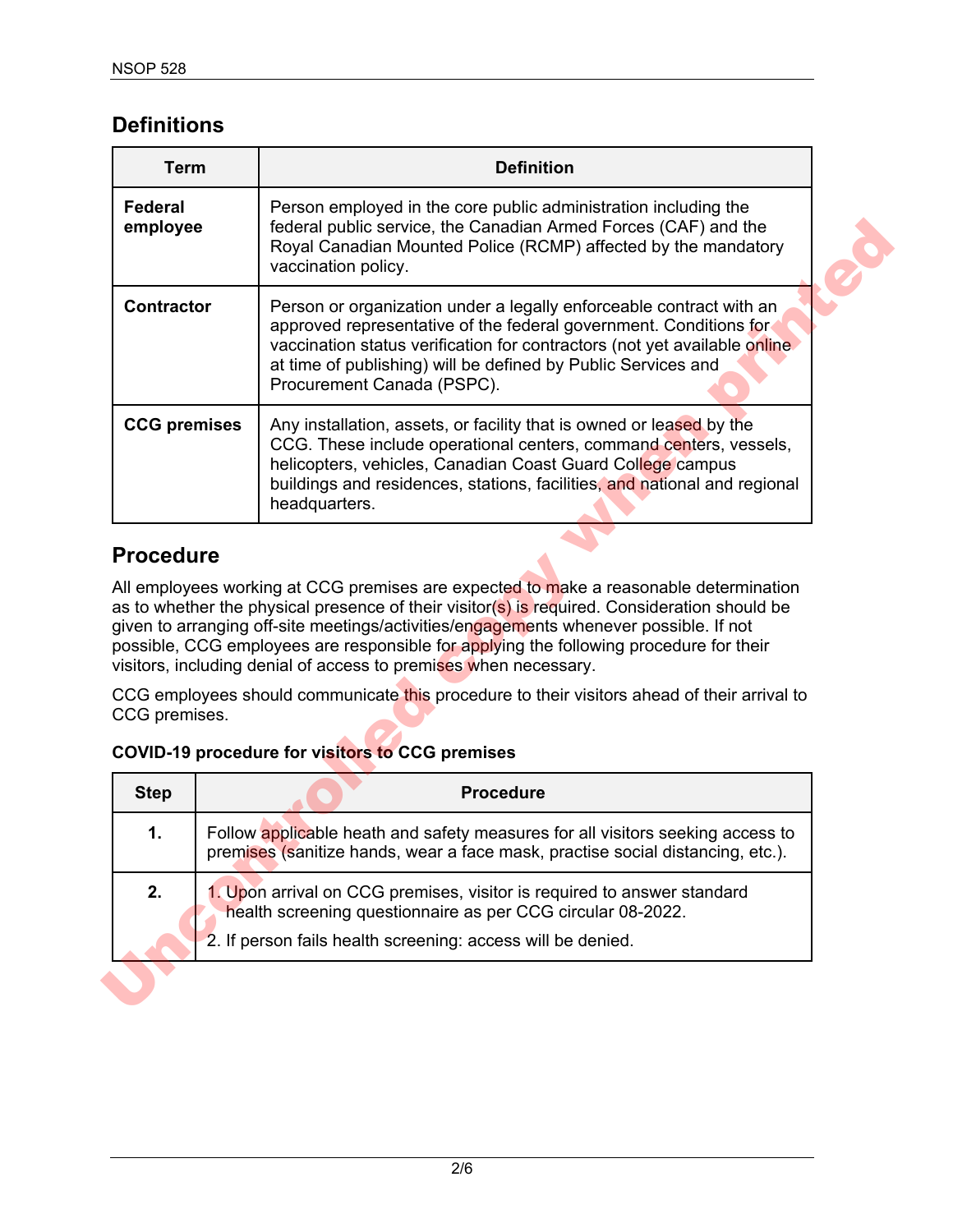| <b>Step</b>              | <b>Procedure</b>                                                                                                                                                                                 |
|--------------------------|--------------------------------------------------------------------------------------------------------------------------------------------------------------------------------------------------|
| 3.                       | 1. Prior to accessing CCG premises, visitors are required to:                                                                                                                                    |
|                          | 1.1. provide proof of full vaccination against COVID-19 (in accordance with<br>applicable provincial/territorial definition)                                                                     |
|                          | <b>OR</b>                                                                                                                                                                                        |
|                          | 1.2. provide proof of a negative COVID-19 test result taken within 48 hours<br>of entry on site (visitor is responsible for off-site testing administered by<br>a qualified health professional) |
|                          | 2. If the person fails any of above criteria: access will be denied.                                                                                                                             |
| 4.                       | 1. If the person seeking access to CCG premises is a federal employee or<br>contractor (more specific instructions for contractors not yet available at<br>time of publishing):                  |
|                          | 1.1. request valid employee identification (see Annex I)                                                                                                                                         |
|                          | <b>OR</b>                                                                                                                                                                                        |
|                          | 1.2. request manager confirmation of compliance with the policy on<br>COVID-19 vaccination for the core public administration                                                                    |
|                          | 2. If not validated: access will be denied.                                                                                                                                                      |
| 5.                       | Visitors may be required to undergo rapid test screening based on regional<br>guidelines.                                                                                                        |
| 6.                       | Adhere to any additional health and safety measures or requirements<br>stipulated under Provincial, Territorial or regional regulations (see Annex II).                                          |
|                          | <b>Enforcement and compliance</b>                                                                                                                                                                |
| CCG.                     | Authority to enforce the procedure outline in this NSOP rests with the Commissioner of the                                                                                                       |
|                          | CCG management and employees are responsible for taking all reasonable precautions to<br>ensure the health and safety of everyone working at CCG premises.                                       |
| contacted <sup>1</sup> . | In the event of harassment or threats of acts of violence, law enforcement should be                                                                                                             |
|                          | Visitors entering the workplace must follow public health guidelines and site-specific rules                                                                                                     |
| when required.           |                                                                                                                                                                                                  |

### **Enforcement and compliance**

<span id="page-2-0"></span><sup>1</sup> Canada's *[Criminal Code](https://laws-lois.justice.gc.ca/eng/acts/c-46/)* deals with matters such as violent acts and threats. The police should be contacted in these situations. Harassment may also be a matter that falls under the *Criminal Code* or the *[Canadian Human Rights Act](https://laws-lois.justice.gc.ca/eng/acts/h-6/)*.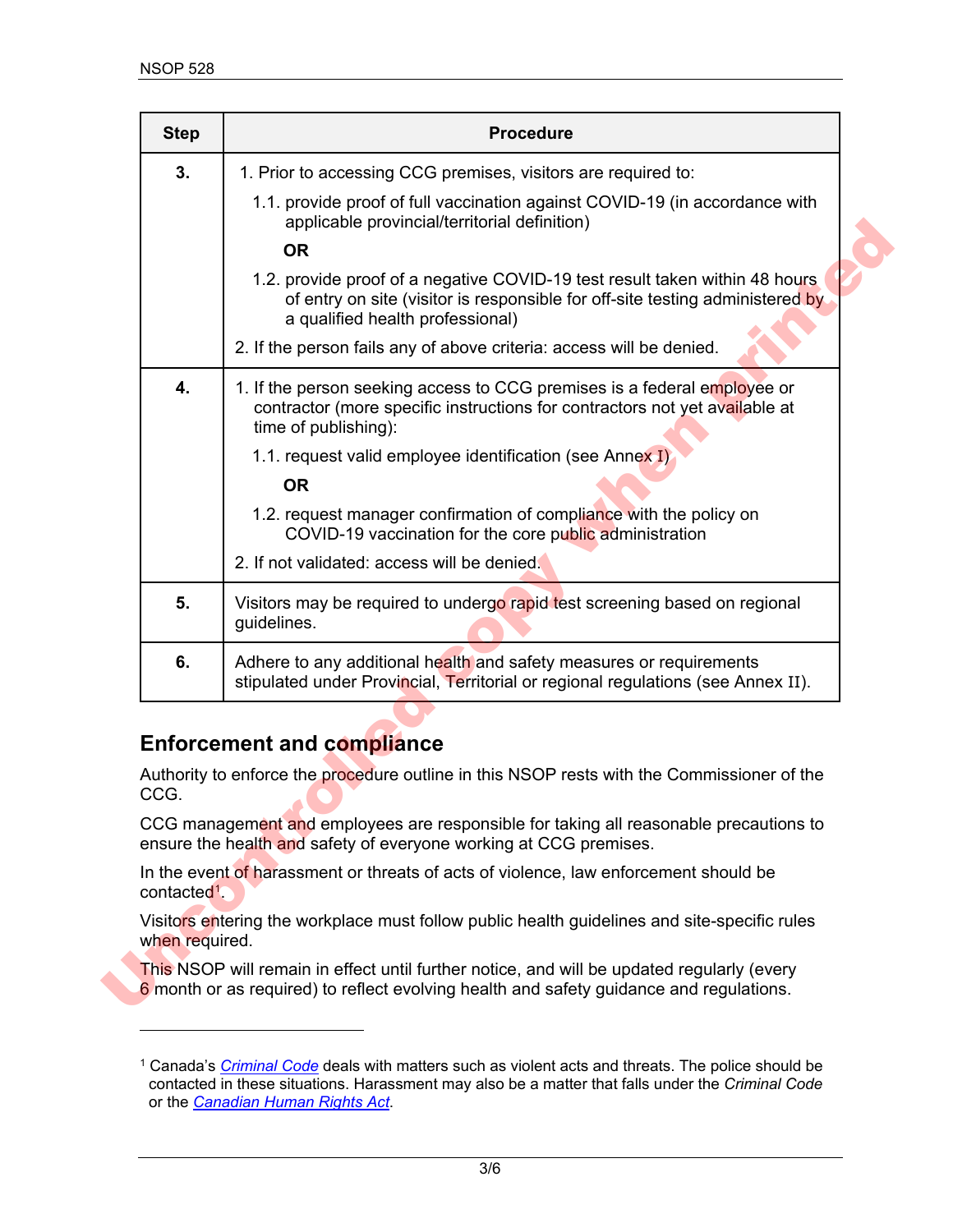# **Enquiries**

Enquiries regarding this procedure should be directed to:

Director, National Emergency Coordination Centre (NECC) Team [infopol.xncr@dfo-mpo.gc.ca](mailto:infopol.xncr@dfo-mpo.gc.ca)



Marc Mes Director General, Fleet and Maritime Services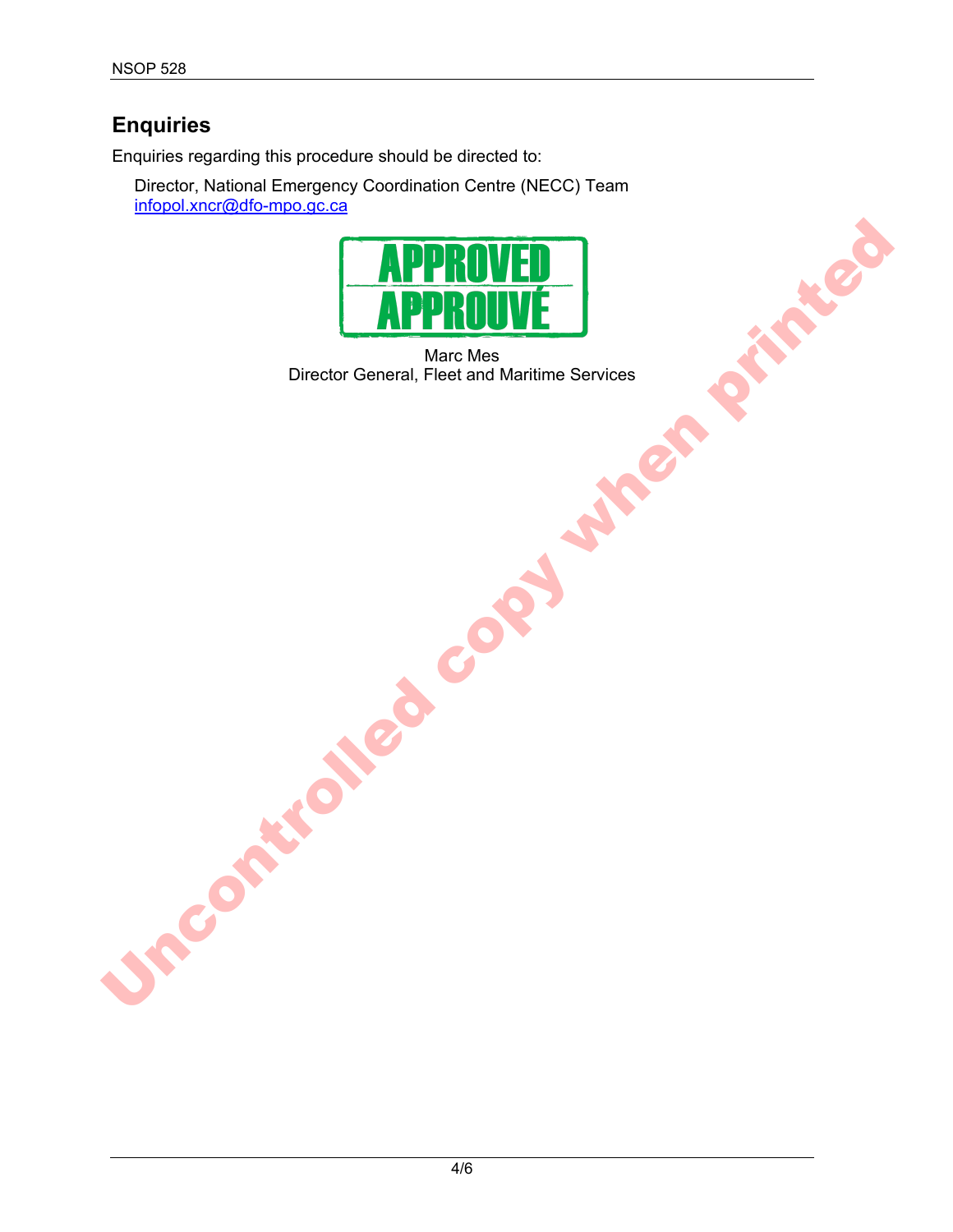# **Annex I Valid Employee Identification**

An individual's vaccination status is health information that is considered personal information within the meaning of section 3 of the *[Privacy Act.](https://laws-lois.justice.gc.ca/ENG/ACTS/P-21/index.html)*

As such, after November 15, 2021 (when mandatory vaccination policy comes into effect), a valid Government of Canada photo identification may be used as a proxy for attestation of full vaccination or exemption under duty to accommodate.

In cases where a visiting federal employee can not provide valid identification, their manager may provide a written confirmation of employee attestation/accommodation on a "need-toknow" basis as per section 3 or the *Privacy Act*.

As is the case with other personal information, vaccination status must be managed in a manner that protects the privacy of the individual. This means that employees' vaccination status is collected, used, or disclosed in accordance with the *Privacy Act*. For instance, principles such as "minimum collection" and "need-to-know" must be followed.

From a privacy perspective, the use of an attestation process to confirm COVID-19 vaccination status is compliant with privacy legislation and policies. In using the Government of Canada Vaccine Attestation Tracking System (GC-VATS), only the minimum amount of personal information that is necessary to achieve the objective of keeping the workplace safe and secure is collected while putting in place security safeguards to ensure that only those with a clear need-to-know such as an employee's manager will have access to this information. As such, after November 153. 2021 (when mandatory vocintation policy comes into effect), a<br>sluid Government of Carada photo lendification may be used as a proxy for attestation of<br>full vocintation or exemption under duly